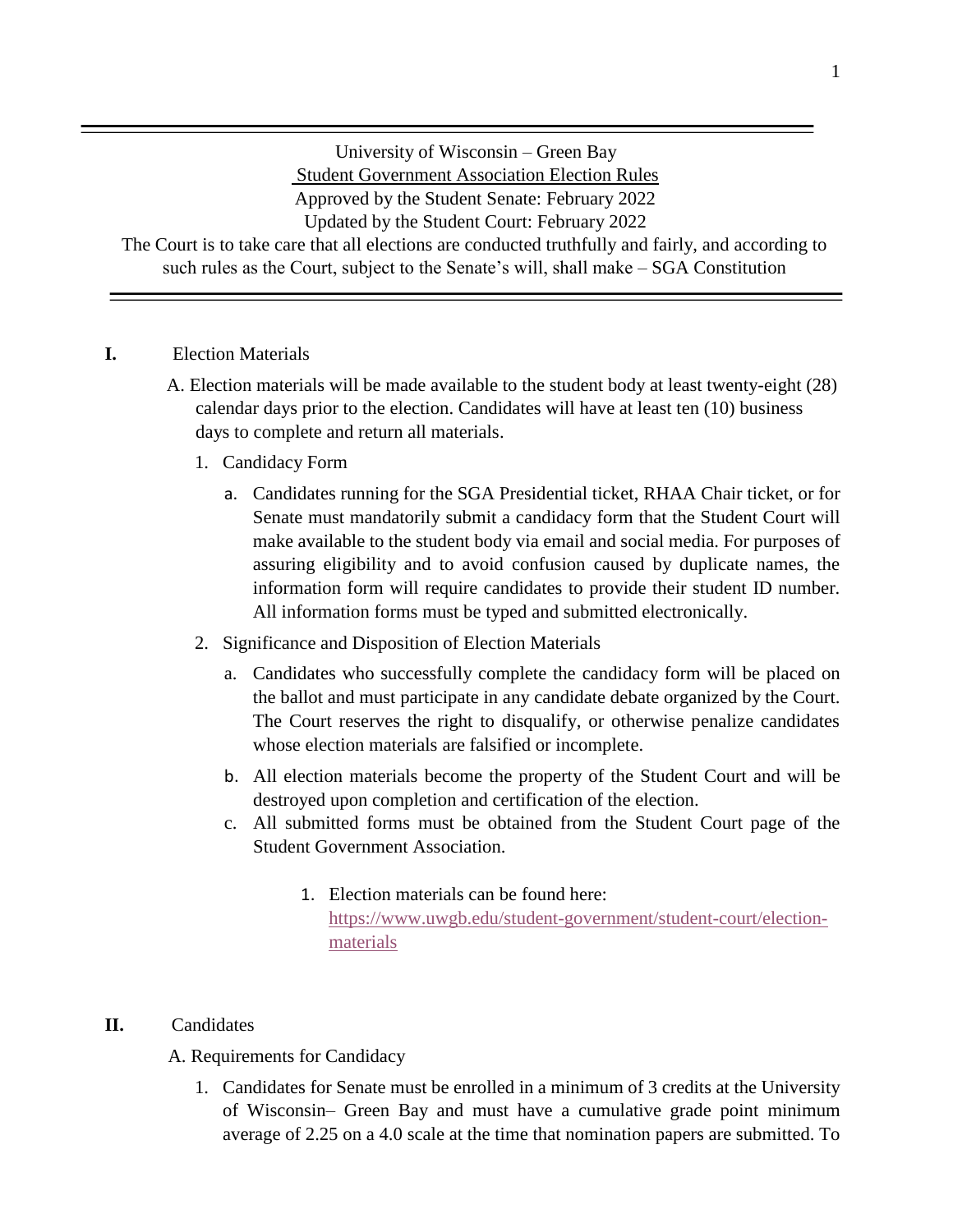assure confidentiality of student records as required by law, confirmation of eligibility will be confirmed by the Dean of Students Office or the Registrar. Any student who transfers into the University is assumed to be in good academic standing and eligible for candidacy. If any student fails to meet the minimum requirement, they may appeal to the Student Court.

- a. If a student has below a 2.25 and higher than or equal to a 2.0, the student will be eligible to appeal the decision. The appeal process will begin with the student going to the Student Court website and filling out the appeal form. Once completed, the student needs to send the appeal form to Student Court's email. Student Court's email address is stcourt@uwgb.edu. A few examples of what would be considered as a valid reason for the appeal process are the death of a family member, some type of medical issue or any other related extenuating circumstances. Once this occurs the following process will take place.
	- 1. Student Court Chief Justice will confirm the student's eligibility to appeal through the Dean of Students office. Once confirmed or denied, the Chief Justice will notify that student via email. The Chief Justice holds the power to deny an appeal if the reasoning is not a valid reason to continue the appeal process.
	- 2. If denied, then the appeal process ends. If the Chief Justice confirms that student's eligibility, then a committee will be formed. The committee shall consist of three people: Speaker of the Senate, one Student Court Justice and either the Student Government President or Vice President. There will also be a one advisor from either Senate, Executive Board or Student Court present to ensure the fairness of the process.
	- 3. Once the committee is formed, a date will be picked for this student to come and plead their case. The student may be asked questions by the Committee. Once the Committee has gathered enough information, they will dismiss the student.
	- 4. The committee will then vote on whether the student will be granted eligibility to run for senate. In the case of 1-1-1 vote, the Student Court Chief Justice will cast the tiebreaking vote. Once the vote occurs, then the decision becomes final. The student will be notified of the decision. If the decision is to allow that student to run for Senate then they will continue the regular process to run for Senate. If the decision is that the student is ineligible to run for Senate then that student cannot reapply for Senate until the following semester.
- 2. Candidates for Student Government President and Vice President must be enrolled in a minimum of 12 credits at the University of Wisconsin– Green Bay and must

have a cumulative grade point minimum average of 2.5 on a 4.0 scale at the time that nomination papers are submitted. To assure confidentiality of student records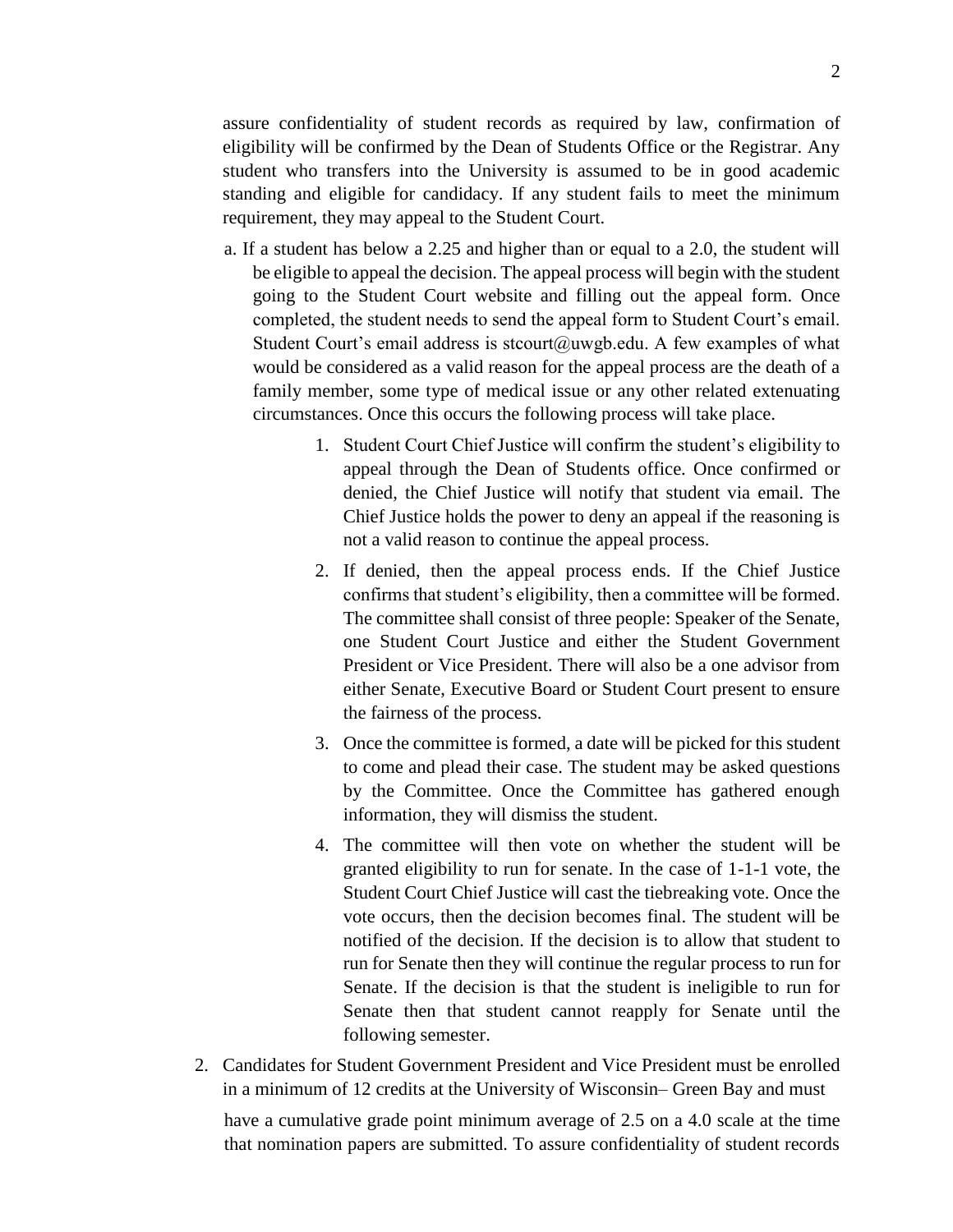as required by law, confirmation of eligibility will be confirmed by the Dean of Students Office or the Registrar. Any student who transfers into the University is assumed to be in good academic standing and eligible for candidacy.

- 3. Candidates for RHAA President and Vice President must be enrolled in a minimum of 12 credits at the University of Wisconsin-Green Bay and must have a cumulative grade point average of 2.0 on a 4.0 scale at the time that nomination papers are submitted. To assure confidentiality of student records as required by law, confirmation of eligibility will be confirmed by the Dean of Students Office or the Registrar. Any student who transfers into the University is assumed to be in good academic standing and eligible for candidacy.
- 4. Candidates may not seek or use the endorsement of any non-student or non-student organization.
- B. Duties
	- 1. Candidates are required to complete and submit all election materials to a location and by a deadline designated by the Student Court. No late submissions will be accepted.
	- 2. Should the Court so designate, representatives of the SGA Presidential and RHAA Chair tickets are required to attend an SGA candidate debate, to be scheduled in advance at a mutually convenient time. Failure to appear may result in an automatic disqualification unless the candidate has notified the Student Court of their absence with documentation as to why they will not be present which must be approved by the Court.
- C. Write-in Candidates
	- 1. Write-in candidates must meet all candidacy requirements that are listed above. In order to be elected to Student Senate, a write-in candidate must receive 100 votes. In order to be nominated as either the Presidential or RHAA ticket, a write-in ticket must receive 200 votes.
	- 2. All write-in candidates must adhere to Sections III, IV, and V of the election rules.

#### III. Finance

- A. Campaign spending will be limited to \$1000 total, pursuant to the conditions stated below.
	- 1. Tickets and Senate candidates may contribute up to \$500 of personal funds towards their campaign fund.
	- 2. Tickets and Senate candidates may raise up to \$1000 of funds from University of Wisconsin – Green Bay students.
	- 3. No student contribution to any one political campaign can exceed \$50.
	- 4. Students may not receive money or non-financial material support from any nonstudent in order to fund political campaigns.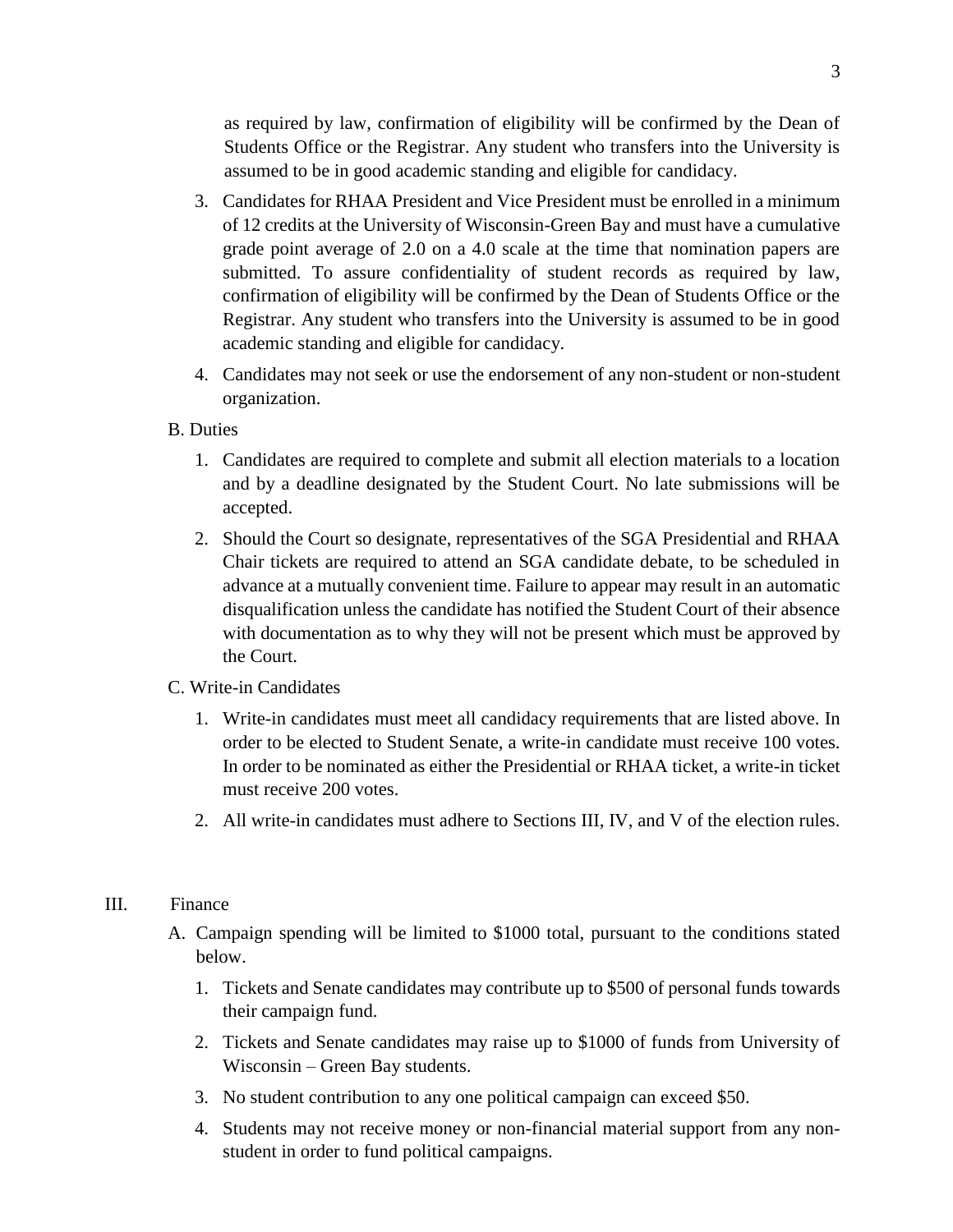- 5. Any overspending of the allotted \$1000 will result in the immediate disqualification of the candidate or ticket.
- 6. In the event of a run-off election, candidates may raise an additional \$250. Candidates may also spend any unused funds from the prior election.
- B. Campaign Resource Reports
	- 1. All candidates must document their funding and spending on their Campaign Resource Report.
	- 2. A complete Campaign Resources Report includes signed receipts for all contributions and expenditures.
	- 3. Candidates for the SGA Presidential ticket and the RHAA Chair ticket must turn in their campaign resource report to the Student Court no later than two (2) hours after the polls close and are subject to Sections IV and V of the election rules.
	- 4. Candidates who neither receive funds nor spend any funds on the election must submit a signed form, provided by the Court, attesting to this fact.
- C. Fundraising
	- 1. Only fundraising events that properly document each contribution will be permitted (including name of contributor, amount given and date of contribution). Only the candidate's personal contributions and contributions received from University of Wisconsin – Green Bay students may be used towards the candidate's campaign.
	- 2. Online fundraising websites, such as, but not limited to, GoFundMe, cannot be used to raise campaign funds.

## IV. Campaigning

- A. The terms "campaign," and "campaigning," refer to any communication, physical, electronic, or otherwise, which attempts to persuade eligible voters to support any candidate for elected position, or any position on referenda. The collection of signatures on nomination papers is considered campaigning. Campaigning can occur up until polls close.
- B. The Student Court reserves the right to declare "campaign free" zones. These zones may expand during polling hours and all candidates will be informed of the boundaries of the zone and will be given advance notice of when all campaign materials shall be removed. Permanent campaign free zones include:
	- 1. All public spaces of Housing and Residential Education buildings, excepting the Community Center
	- 2. The Student Government Association Suite and Offices, including the hallway starting at the bottom of the ramp leading to the doors outside the Christie Theatre leading to Mary Ann Cofrin Hall, including the Pride Center and the Office of Student Engagement Center suites
	- 3. All faculty and staff offices
	- 4. All Academic Classrooms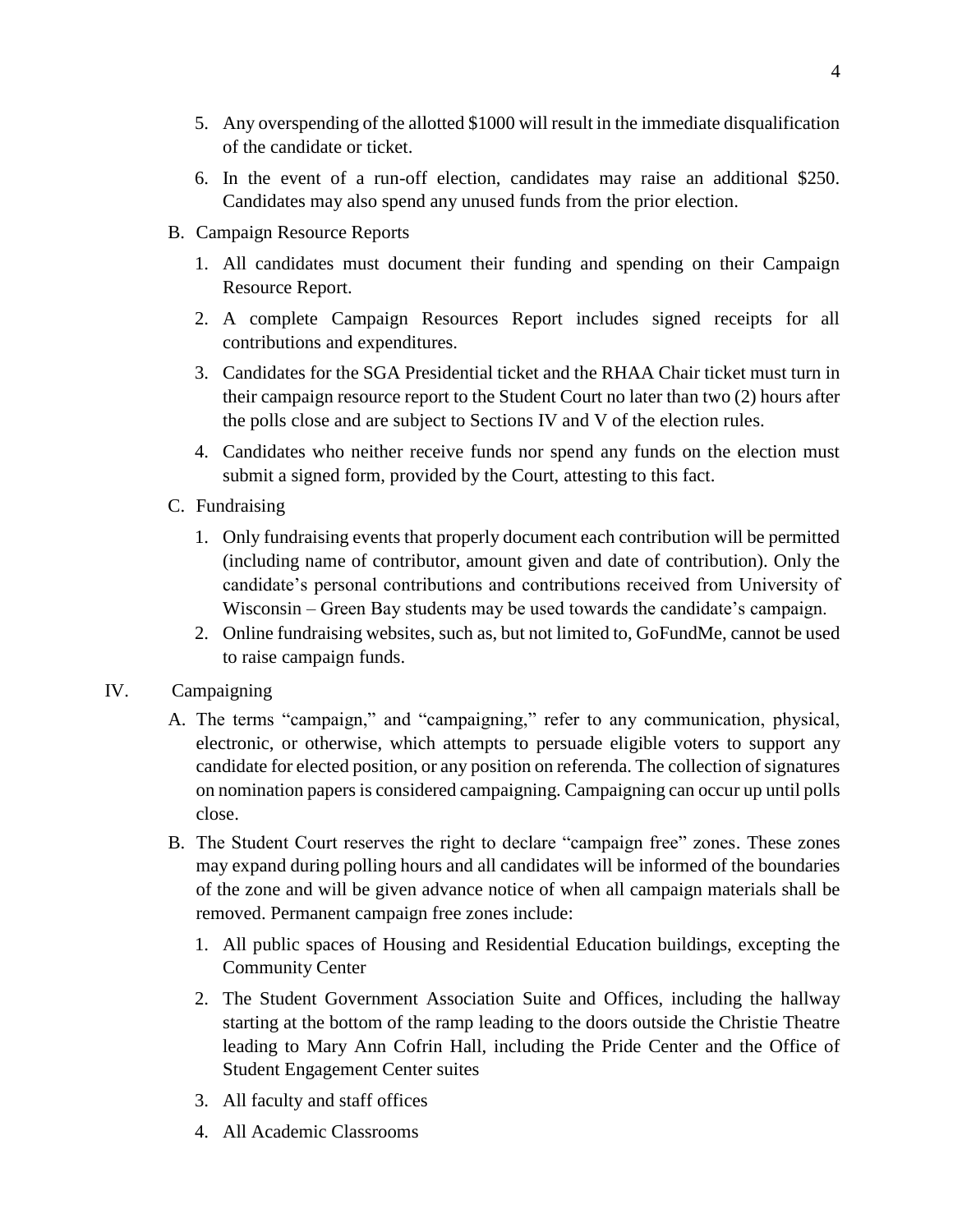- 5. Academic Classroom Definition- a room where classes are taught in a school, college, or university
- 6. General Access Labs
- 7. Computer Kiosks
- 8. Library  $3^{rd} 8^{th}$  floor
- 9. Library Commons and Learning Center of the Library  $2<sup>nd</sup>$  floor
- C. Prohibited physical campaigning also includes behavior that disrespects the act of private voting.
- D. All campaign materials must have an "Authorized and Paid for" statement placed upon it, specifying the authorizing candidate and the funder of the campaign material.
- E. All campaign materials (including but not limited to print materials, posters, banners, chalking, and table tents) must comply with University Police and University Union policies.
	- 1. University Police policies can be found here: [http://www.uwgb.edu/university](http://www.uwgb.edu/university-police)[police](http://www.uwgb.edu/university-police)
	- 2. University Union policies can be found here: (see promotions/vendors/solicitation policies)<https://www.uwgb.edu/union/marketing/poster-posting-policies/>
	- 3. Residence Hall posting policies can be found here; (policy # 5) <https://www.uwgb.edu/housing/living-on-campus/policies/>
- F. Any person seeking to cite their membership in any student organization for endorsement purposes must first gain approval from that organization. Organizations that contest a candidate's approval to use membership for endorsement purposes may file an election complaint with the Court.
- G. Any person holding office in the Student Government Association or Residence Hall and Apartment Association may not use their title in a way that implies SGA or RHAA endorsement of a specific candidate or referendum position. This includes all forms of social media.
- H. Candidates may reserve space and University Services using only the Student Government name (SGA), or Residence Hall and Apartment Association (RHAA) organizational affiliation. Booth and banner space reservation may begin on the date of candidate certification. Election related materials must be removed not later than one week after the date of election.
- I. Whiteboarding is defined as, "the act of writing material on any white board on campus, including those in the classrooms." The only acceptable forms of whiteboarding are as follows: Announcements describing election events. The following are unacceptable forms of whiteboarding: any wording implying or stating names of candidates or tickets running for Senate, SGA President or Vice President, and RHAA President or Vice President." Student Court has the right to interpret this rule in ways it sees fit and necessary. Student Court has the right to enforce an infraction or penalty.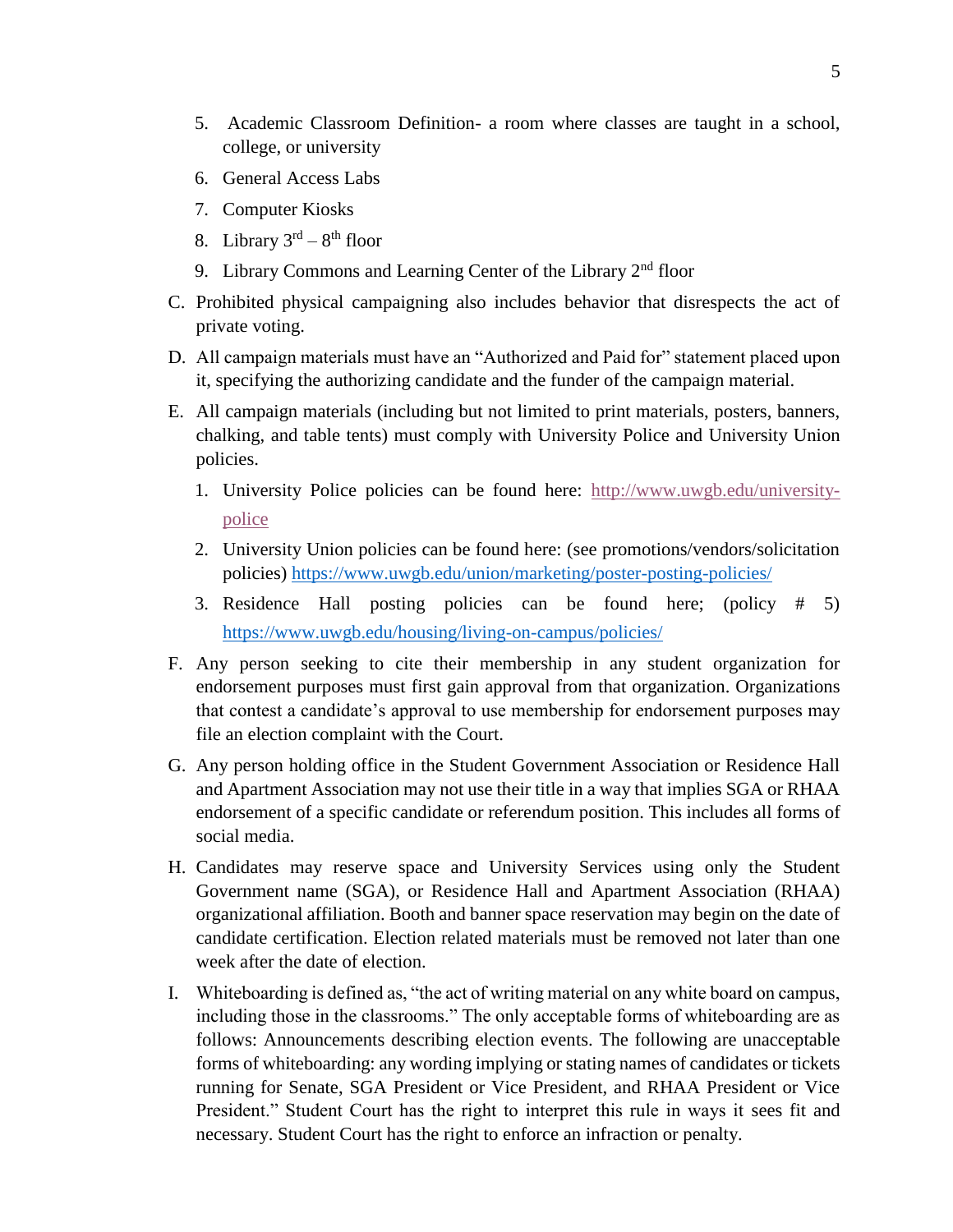### V. Infractions

- A. Infractions will be divided in major and minor infractions. The Court will investigate all allegations of infractions, and if warranted, may impose a penalty ranging from a warning to disqualification of a candidate ticket or a total vote reduction of a referendum position.
	- 1. In the event of major SGA, RHAA, or Senate campaign improprieties intended to garner votes illegally, the Court may impose a penalty of disqualification on a ticket. A major infraction or any three (3) minor infractions will be considered a major impropriety. Repeated minor infractions of the same nature may be reviewed by Student Court to determine severity. Minor infractions may result in a small vote deduction, to be determined by the court. Any disqualification may only be enacted through a unanimous vote of the Student Court after a proper investigation.
	- 2. In the event of major referendum campaign improprieties intended to garner votes illegally, the Court may impose a penalty of a deduction of a percentage of votes cast for or against a referendum position. Penalties impacting the voting totals must be based on a demonstrated willful disregard of elections rules contained herein and may only be enacted through a unanimous vote of the Student Court after a proper investigation. The penalty structure shall be a 5%, 15%, or 30% reduction in the vote count for a referendum position depending on the severity of the infraction, left to the discretion of the court.
	- 3. Only the findings and decision of the Court will be documented in the minutes of the Court meeting at which such decision is rendered.
- B. The following infractions are examples of actions that are prohibited by the Student Court during the SGA elections:
	- 1. Minor Infractions
		- a. Failure to place "Authorized and Paid for" statement on any literature, signage, or any other mass communication.
		- b. Non-compliance with University Police, Housing and Residential Education or University Union policies.
		- c. Campaigning in a "Campaign Free" zone.
		- d. Non-compliance with campaign finance rules (Discrepancies up to \$30).
	- 2. Major Infractions
		- a. Citing any title of membership in any student organization in a manner appearing to endorse any candidate or position without the express consent of the student organization.
		- b. Refusal or repeated failure to appear in front of the Student Court upon request.
		- c. Intentional destruction of an opponent's campaign materials.
		- d. Coercion of Votes.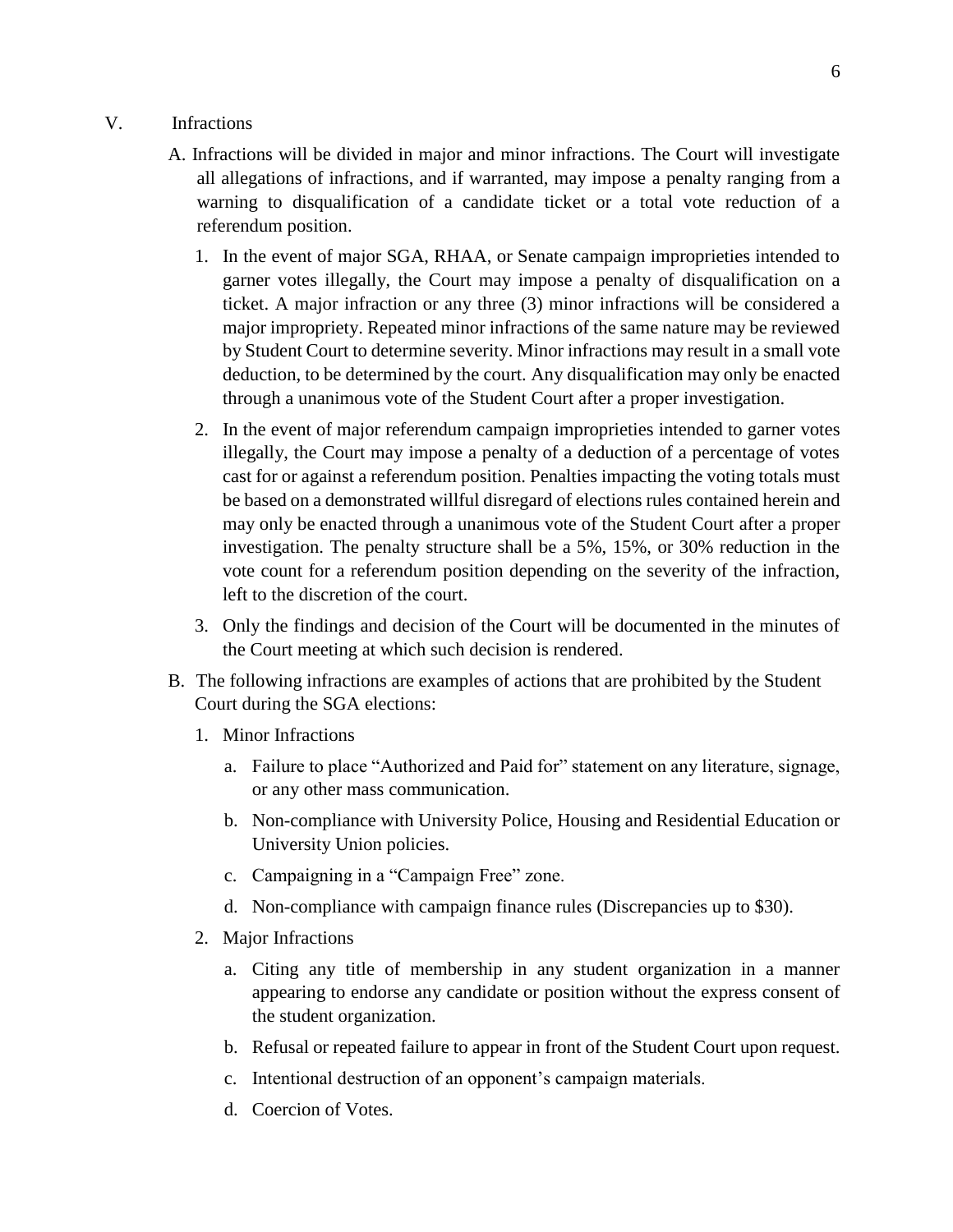- e. Non-compliance with campaign finance rules (discrepancies above \$30 or failure to submit documents).
- f. Non-compliance with the University of Wisconsin Green Bay Phoenix Forward Plan.
	- 1. Phoenix Forward Plan information can be found here: <https://www.uwgb.edu/phoenix-forward/>
- C. Complaints

All complaints must be submitted on the Student Court's authorized complaint form no later than 24 hours from the time of the alleged incident. The Student Court will review minor infractions within three (3) business days and major infractions and repeated minor infractions within five (5) business days. The Court is the sole venue of remedy for any challenge, problem or discrepancy with the ballot, vote, tally, or certification of SGA election.

# VI. Referendums

- A. Notice
	- 1. Any group or individual that wishes to include a referendum question on the SGA election ballot must present a draft of the referendum question to the Student Court not less than forty-five (45) calendar days prior to the election.
	- 2. The Court will assure that the referendum question is clear and unbiased and is compelled to approve or amend the wording of the question without changing its spirit or intent. The approved question will be returned to the initiator within five (5) business days of being submitted.
	- 3. A referendum petition that includes the verbatim Court-approved referendum question and has been approved by the initiator must be returned to Court no less than thirty (30) calendar days prior to election.
	- 4. The Student Body will be made aware by the Dean of Students Office of all ballot referendums no less than 10 business days prior to the election.
- B. Campaigning
	- 1. Individuals or parties that petition and campaign for a referendum issue are required to abide by all campaigning rules stated above.
	- 2. The petition process will be conducted consistent with all campaigning rules and procedures as stated herein.
- C. Neutral Statement
	- 1. It shall be the duty of the Student Court to issue an unbiased statement to the student body not less than seven (7) calendar days in advance of the election. The statement will include the verbatim referendum question(s) that will appear on the ballot and a neutral and unambiguous statement of the consequences of a "No" vote and a "Yes" vote.